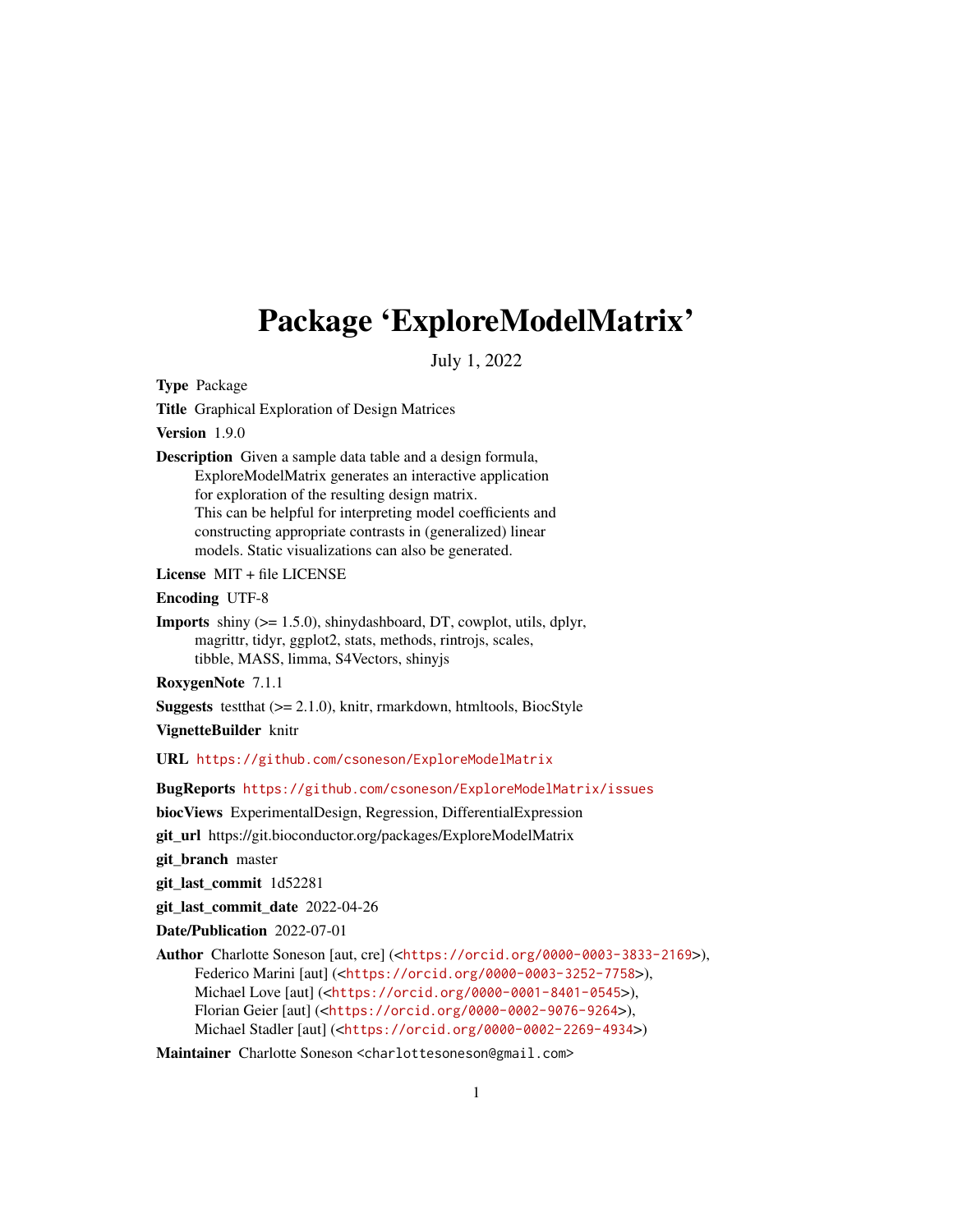### <span id="page-1-0"></span>R topics documented:

| Index | -5 |
|-------|----|
|       |    |
|       |    |
|       |    |

ExploreModelMatrix *Explore model matrix*

#### Description

Given a sample data table and a design formula, explore the resulting design matrix graphically in an interactive application.

#### Usage

```
ExploreModelMatrix(sampleData = NULL, designFormula = NULL)
```
#### Arguments

| sampleData    | (optional) A data. frame or DataFrame with sample information. If set to NULL,<br>the user can upload the sample information from a tab-separated text file inside<br>the app, or choose among a collection of example designs provided in the app. |
|---------------|-----------------------------------------------------------------------------------------------------------------------------------------------------------------------------------------------------------------------------------------------------|
| designFormula | (optional) A formula. All components of the terms must be present as columns<br>in sampleData. If set to NULL, the design formula can be specified after launch-<br>ing the app.                                                                    |

#### Value

A Shiny app object

#### Author(s)

Charlotte Soneson, Federico Marini, Michael I Love, Florian Geier, Michael B Stadler

#### Examples

```
app <- ExploreModelMatrix(
 sampleData = data.frame(genotype = rep(c("A", "B"), each = 4),treatment = rep(c("treated", "untreated"), 4)),
 designFormula = ~genotype + treatment
\lambdaif (interactive()) shiny::runApp(app)
```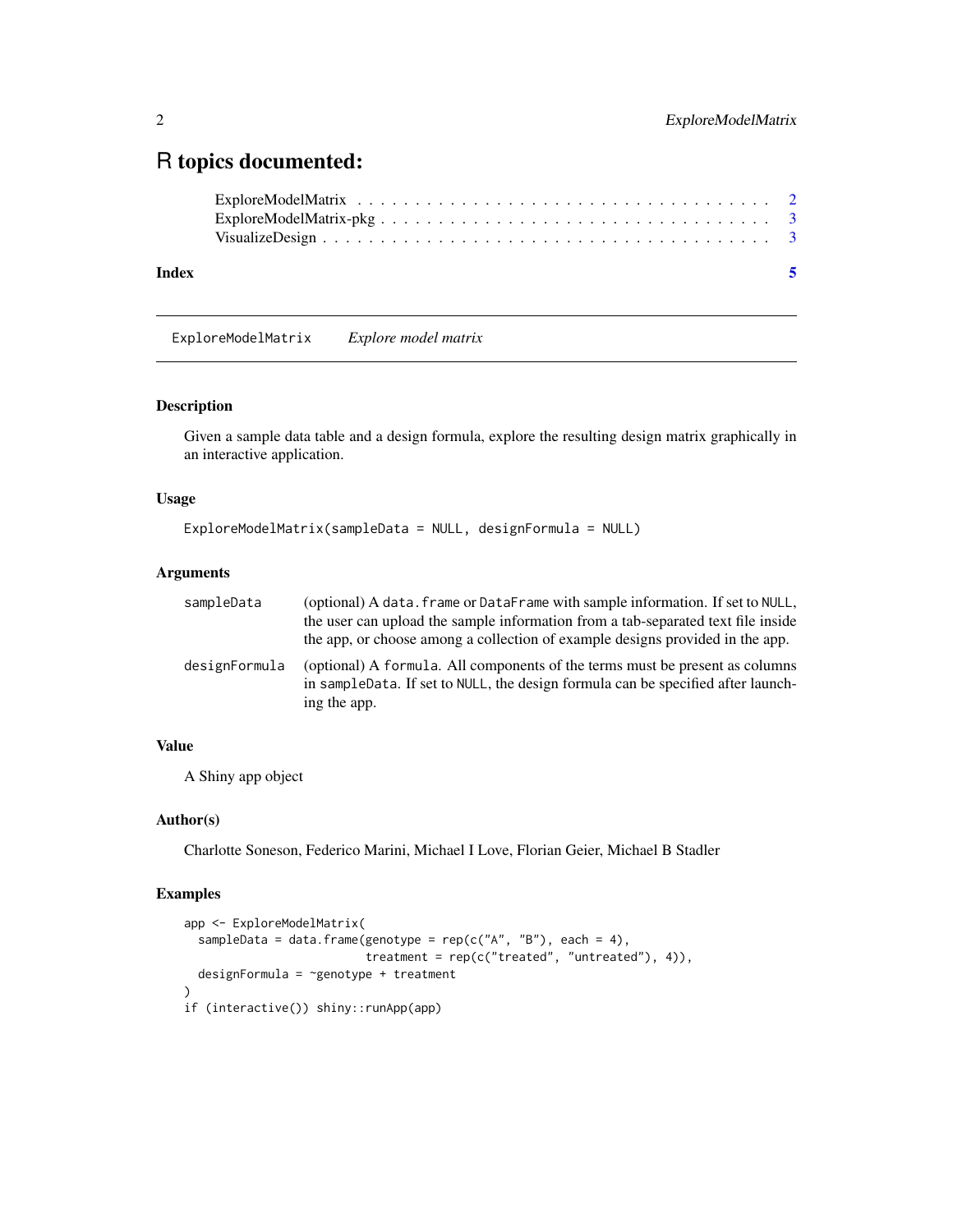<span id="page-2-0"></span>ExploreModelMatrix-pkg

*ExploreModelMatrix*

#### **Description**

ExploreModelMatrix is an R package for visualizing design matrices generated by the model.matrix() R function. Provided with a sample data table and a design formula, the  $ExploreModelMatrix()$ function launches a shiny app where the user can explore the fitted values (in terms of the model coefficients) for each combination of predictor values.

VisualizeDesign *Visualize design matrix*

#### Description

Given a sample table and a design formula, generate a collection of static plots for exploring the resulting design matrix graphically. This function is called internally by ExploreModelMatrix(), but can also be used directly if interactivity is not required.

#### Usage

```
VisualizeDesign(
  sampleData,
  designFormula,
  flipCoordFitted = FALSE,
  flipCoordCoocc = FALSE,
  textSizeFitted = 5,
  textSizeCoocc = 5,
  textSizeLabsFitted = 12,
  textSizeLabsCoocc = 12,
  lineWidthFitted = 25,
  addColorFitted = TRUE,
  colorPaletteFitted = scales::hue_pal(),
  dropCols = NULL,
  designMatrix = NULL
\lambda
```
#### Arguments

sampleData A data.frame of DataFrame with sample information.

designFormula A formula. All components of the terms must be present as columns in sampleData. flipCoordFitted, flipCoordCoocc

> A logical, whether to flip the coordinate axes in the fitted values/co-occurrence plot, respectively.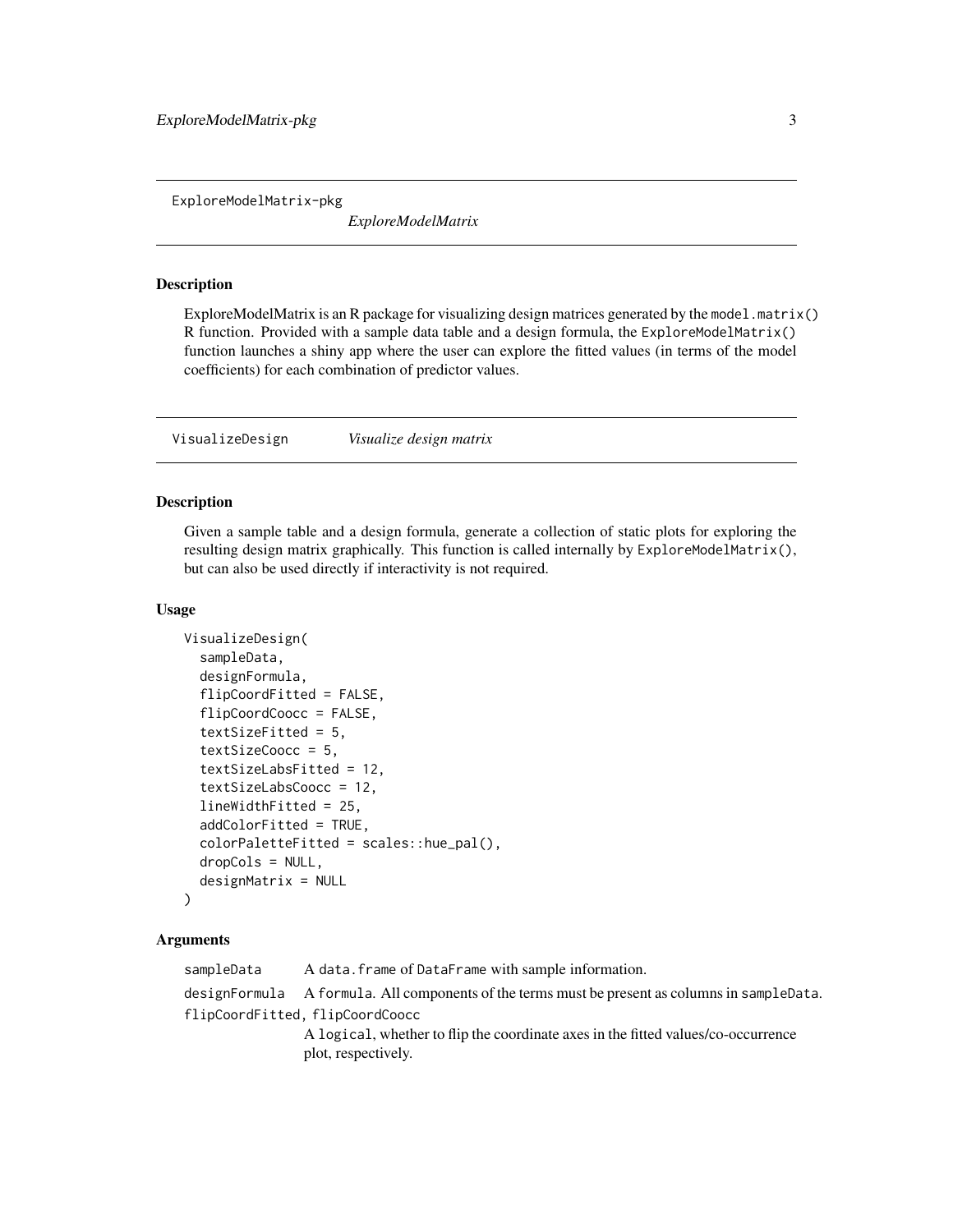| textSizeFitted, textSizeCoocc<br>A numeric scalar giving the text size in the fitted values/co-occurrence plot,<br>respectively.         |  |  |  |
|------------------------------------------------------------------------------------------------------------------------------------------|--|--|--|
| textSizeLabsFitted, textSizeLabsCoocc                                                                                                    |  |  |  |
| A numeric scalar giving the text size for the axis labels in the fitted values/co-<br>occurrence plot, respectively.                     |  |  |  |
| lineWidthFitted                                                                                                                          |  |  |  |
| A numeric scalar giving the maximal length of a row in the fitted values plot,<br>before it is split and printed on multiple lines       |  |  |  |
| addColorFitted A logical scalar indicating whether the terms in the fitted values plot should<br>be shown in different colors.           |  |  |  |
| colorPaletteFitted                                                                                                                       |  |  |  |
| A function returning a color palette to use for coloring the model coefficients<br>in the fitted values plot.                            |  |  |  |
| A character vector with columns to drop from the design matrix, or NULL if no<br>columns should be dropped.                              |  |  |  |
| A numeric matrix, which can be supplied as an alternative to designFormula.<br>Rows must be in the same order as the rows in sampleData. |  |  |  |
|                                                                                                                                          |  |  |  |

#### Value

A list with the following elements:

- sampledata: A data.frame, expanded from the input sampleData
- plotlist: A list of plots, displaying the fitted values for each combination of predictor values, in terms of the model coefficients.
- designmatrix: The design matrix, after removing any columns in dropCols
- pseudoinverse: The pseudoinverse of the design matrix
- vifs: A data.frame with calculated variance inflation factors
- colors: A vector with colors to use for different model coefficients
- cooccurrenceplots: A list of plots, displaying the co-occurrence pattern for the predictors (i.e., the number of observations for each combination of predictor values)
- totnbrrows: The total number of "rows" in the list of plots of fiitted values. Useful for deciding the required size of the plot canvas.

#### Author(s)

Charlotte Soneson

#### Examples

```
VisualizeDesign(
 sampleData = data.frame(genotype = rep(c("A", "B"), each = 4),treatment = rep(c("treated", "untreated"), 4)),
 designFormula = ~genotype + treatment
\mathcal{L}
```